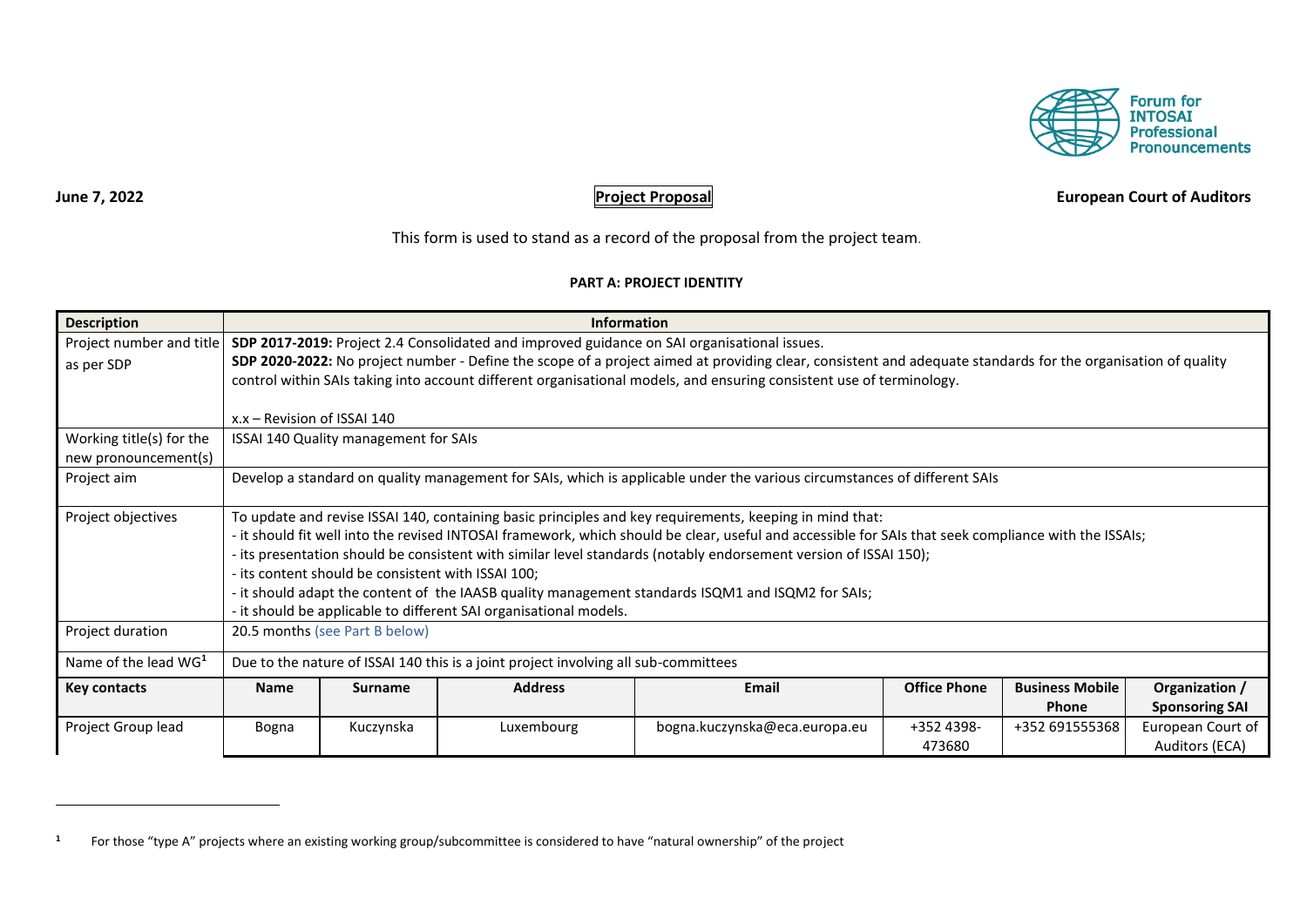| Contact person for the<br>goal chair                   | idem                    |                              |                                                                                       |                                                                        |  |                                          |
|--------------------------------------------------------|-------------------------|------------------------------|---------------------------------------------------------------------------------------|------------------------------------------------------------------------|--|------------------------------------------|
| FIPP liaison officer<br>FIPP shadow liaiso<br>officers | Jane<br>Prachi<br>Einar | Meade<br>Pandey<br>Gørrissen | Australia<br>India<br>Norway                                                          | jane.meade@anao.gov.au<br>prachip@cag.gov.in<br>einar.gorrissen@idi.no |  | <b>SAI Australia</b><br>SAI India<br>IDI |
| <b>Other anticipated</b><br>project team members       |                         |                              | Please see the section C.7 below that identifies the anticipated project team members |                                                                        |  |                                          |

### **PART B: PROJECT MILESTONES**

| <b>Stage</b>                                                                                                               |                                                               | Due process milestones                                                                                                     |                                                                                                                                                              |                                                                                                                         |          |  |
|----------------------------------------------------------------------------------------------------------------------------|---------------------------------------------------------------|----------------------------------------------------------------------------------------------------------------------------|--------------------------------------------------------------------------------------------------------------------------------------------------------------|-------------------------------------------------------------------------------------------------------------------------|----------|--|
|                                                                                                                            | Project proposal                                              | <b>Start Date</b>                                                                                                          | End Date                                                                                                                                                     | <b>Expected Time in Total</b>                                                                                           | Comments |  |
|                                                                                                                            |                                                               | March 16, 2022                                                                                                             | May 20, 2022                                                                                                                                                 | 2 months                                                                                                                |          |  |
|                                                                                                                            |                                                               |                                                                                                                            |                                                                                                                                                              | N.B. Allow three months between end date of stage 1 and start date of stage 2 for FIPP approval of the project proposal |          |  |
|                                                                                                                            | Exposure draft                                                | <b>Start Date</b>                                                                                                          | <b>End Date</b>                                                                                                                                              | <b>Expected Time in Total</b>                                                                                           | Comments |  |
|                                                                                                                            |                                                               | June 15, 2022                                                                                                              | September 30, 2022                                                                                                                                           | 3.5 months                                                                                                              |          |  |
| N.B. Allow three months between end date above and start date below for FIPP approval of the exposure draft                |                                                               |                                                                                                                            |                                                                                                                                                              |                                                                                                                         |          |  |
|                                                                                                                            | Exposure period                                               | Start Date                                                                                                                 | End Date                                                                                                                                                     | Time in Total (not negotiable)                                                                                          | Comments |  |
|                                                                                                                            | January 1, 2023                                               |                                                                                                                            | March 31, 2023                                                                                                                                               | 90 Days                                                                                                                 |          |  |
|                                                                                                                            | Endorsement version                                           | End Date<br><b>Expected Time in Total</b><br><b>Start Date</b>                                                             |                                                                                                                                                              |                                                                                                                         | Comments |  |
|                                                                                                                            |                                                               | April 1, 2023                                                                                                              | June 30, 2023                                                                                                                                                | 3 months                                                                                                                |          |  |
|                                                                                                                            |                                                               | N.B. Allow three months between end date of stage 3 and start date of stage 4 for FIPP approval of the endorsement version |                                                                                                                                                              |                                                                                                                         |          |  |
| 4.                                                                                                                         | Final pronouncement,                                          | <b>Start Date</b>                                                                                                          | End Date                                                                                                                                                     | <b>Expected Time in Total</b>                                                                                           | Comments |  |
|                                                                                                                            | including translation into all<br>official INTOSAI languages* | October 1, 2023                                                                                                            | November 30, 2023                                                                                                                                            | 2 months                                                                                                                |          |  |
|                                                                                                                            |                                                               |                                                                                                                            | *"Unless other mechanisms have been established, the working group is responsible for translation of the approved endorsement version into the five official |                                                                                                                         |          |  |
| languages." (Due Process, page 9). Time must be allowed to obtain the required translations of the endorsement version(s). |                                                               |                                                                                                                            |                                                                                                                                                              |                                                                                                                         |          |  |

**The IAASB quality management standards become effective as of December 15, 2022. It is therefore urgent for INTOSAI to update its quality management pronouncement, as well as associated content in other pronouncements (conforming amendments). The project team recognise their responsibility for making this happen as soon as possible and will be doing their utmost for the drafting process to be efficient. Likewise, the project team would appreciate FIPP to streamline its own processes as far as possible.**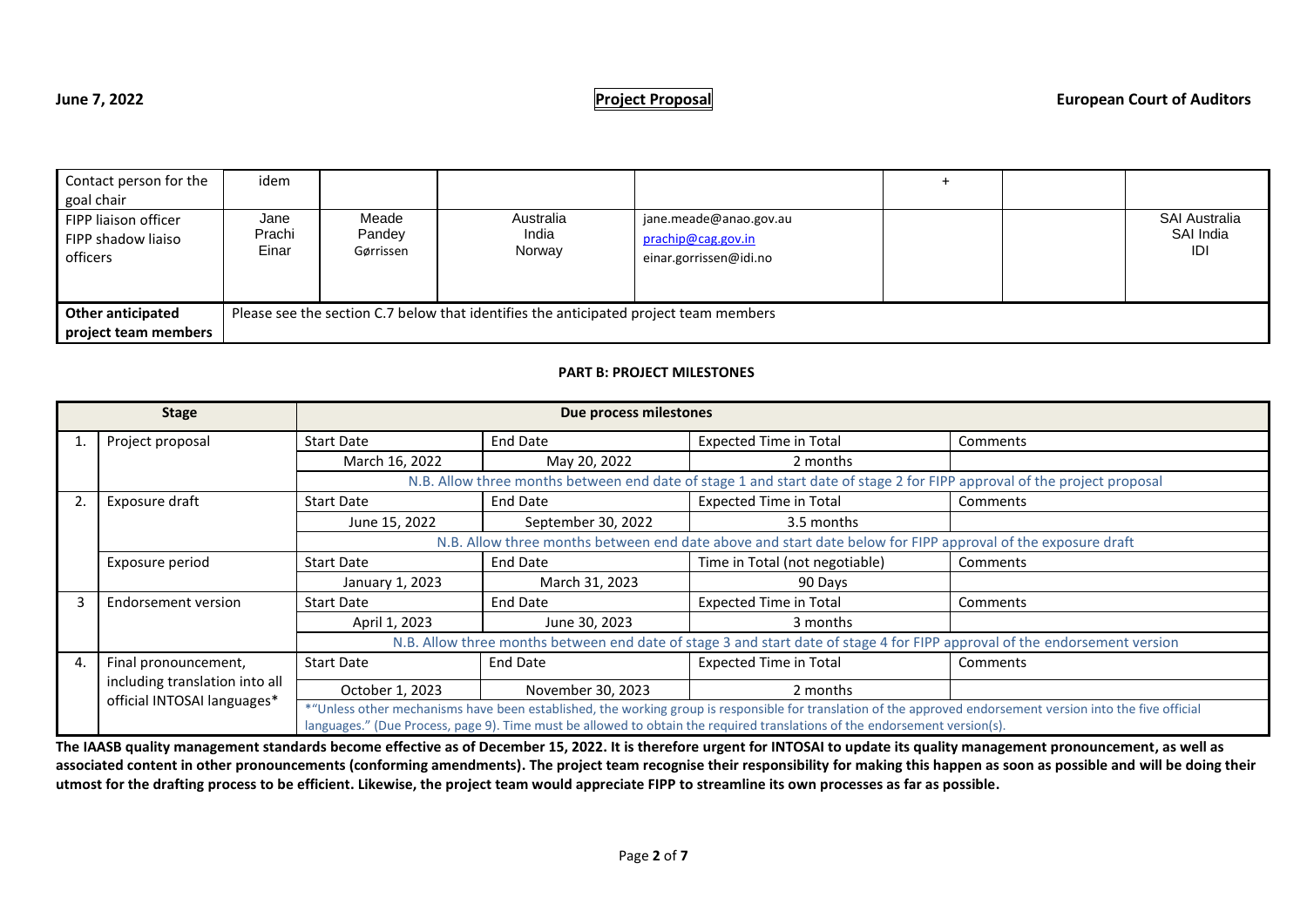## **PART C: INITIAL ASSESSMENT AND PROJECT PROPOSAL**

| $N^{\circ}$ | Initial assessment - Matters to be covered (Due Process, pages 6 and $7)^2$ |                                                                                               |
|-------------|-----------------------------------------------------------------------------|-----------------------------------------------------------------------------------------------|
| C.1         | Explanation of the need for the project                                     | ISSAI 140 - 'Quality control for SAIs' - which 'adapts' the key principles of ISQC1 for SAIs, |
|             |                                                                             | was included in INTOSAI's framework of standards in 2010 (then named ISSAI 40).               |
|             | Explanation of the purpose of the project                                   |                                                                                               |
|             |                                                                             | The need for an updating project was first identified in the 2017-2019 Strategic              |
|             |                                                                             | Development Plan (SDP) approved by INCOSAI in December 2016 as part of Project 2.4            |
|             |                                                                             | Consolidated and improved guidance on SAI organisational issues. The 2020-2022 SDP            |
|             |                                                                             | (approved by the Governing Board in September 2019) reiterated the need to provide            |
|             |                                                                             | clear, consistent and adequate standards for the organisation of the quality management       |
|             |                                                                             | system within SAIs taking into account different organisational models, and ensuring          |
|             |                                                                             | consistent use of terminology.                                                                |
|             |                                                                             | In the meantime, in December 2020, the IAASB issued a new suite of quality management         |
|             |                                                                             | standards (ISQM 1 and ISQM 2) replacing the extant ISQC 1, and revised its ISA 220            |
|             |                                                                             | standard (quality management of an audit of financial statements). The new standards are      |
|             |                                                                             | effective as of December 15, 2022 (the revised ISA 220 being effective for audits of          |
|             |                                                                             | financial statements for periods beginning on or after December 15, 2022). The changes        |
|             |                                                                             | emphasise that the auditor's objective is about managing quality control and associated       |
|             |                                                                             | procedures in a risk-based and dynamic way in order to achieve the required level of          |
|             |                                                                             | quality, rather than implementing a static set of quality control procedures.                 |
|             |                                                                             |                                                                                               |
|             |                                                                             | These changes and revisions imply that a revision of the associated content of the IFPP,      |
|             |                                                                             | notably ISSAI 140, is needed and with some urgency.                                           |
|             |                                                                             | We will also consider:                                                                        |

**<sup>2</sup>** Please give detailed explanations in the right-hand column or provide references to annexed supporting material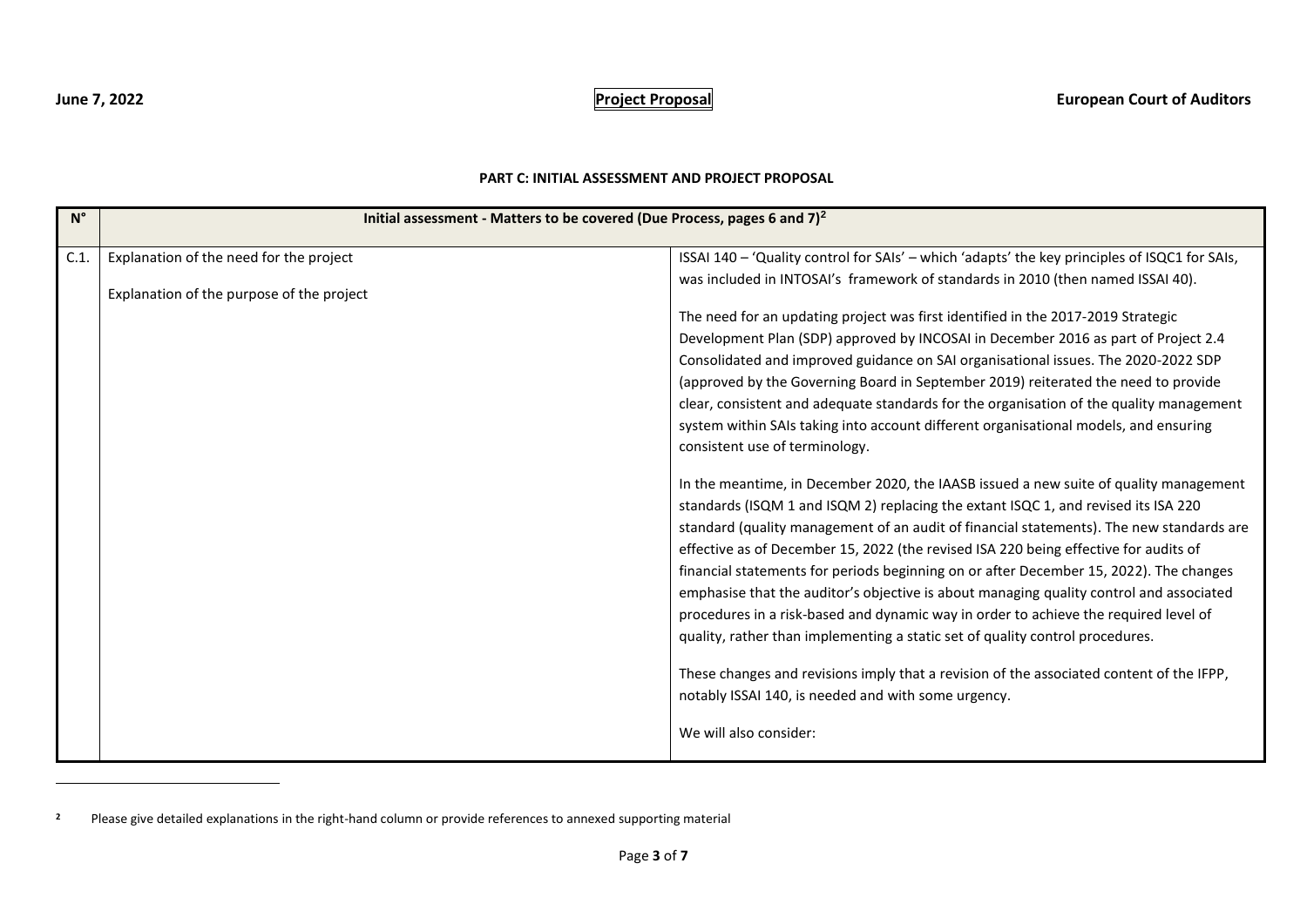|      |                                                                                                                    | how best to reflect the content of the new ISQM 2 (which gives more detail about one<br>o<br>particular aspect of quality management - Engagement Quality Control Review);<br>the relationship between ISSAI 140 and ISSAI 130/150; and<br>O<br>the conforming amendments that will be needed elsewhere in the framework.<br>0<br>The deliverables of this project will be:<br>a revised ISSAI 140 and amendments to ISSAI 100 on quality management; and<br>possibly<br>a proposal for conforming amendments to other INTOSAI pronouncements; and<br>identification of possible supporting material, such as guidance (which would then<br>be developed as part of another project).                                                                                                                                                                                                                                                      |
|------|--------------------------------------------------------------------------------------------------------------------|--------------------------------------------------------------------------------------------------------------------------------------------------------------------------------------------------------------------------------------------------------------------------------------------------------------------------------------------------------------------------------------------------------------------------------------------------------------------------------------------------------------------------------------------------------------------------------------------------------------------------------------------------------------------------------------------------------------------------------------------------------------------------------------------------------------------------------------------------------------------------------------------------------------------------------------------|
| C.2. | Description of the categories of auditing or other engagements that will be covered by<br>the new pronouncement(s) | Principles of quality management are applicable to all SAIs.                                                                                                                                                                                                                                                                                                                                                                                                                                                                                                                                                                                                                                                                                                                                                                                                                                                                               |
| C.3. | Description of different types of SAIs / audit engagements that must be accommodated<br>in the new pronouncement   | Principles of quality management are applicable and relevant to all SAIs.                                                                                                                                                                                                                                                                                                                                                                                                                                                                                                                                                                                                                                                                                                                                                                                                                                                                  |
| C.4. | Challenges, if any foreseen, that would have to be managed by SAIs in implementing<br>the new pronouncements       | ISSAI 140 will provide requirements for SAIs that conduct audits in accordance with the<br>ISSAIs. The project should not give guidance/application material on ISQM-1 but take into<br>consideration that some SAIs will also wish to comply with ISQM-1. SAIs that use national<br>standards based on ISSAI 100 will be covered by amendments in ISSAI 100. The project will<br>aim to make the new ISSAI 140 more understandable, relevant and usable. There may be a<br>need for extensive guidance on implementation as an aid for SAIs. There is no such<br>guidance supporting the extant ISSAI 140 currently in the framework. The project team will<br>assess the demand and potential for a dedicated application support material in the form<br>of a GUID to be undertaken as a distinct project. This assessment, and any new project,<br>would take as its starting point the IDI guidance on quality management which is in |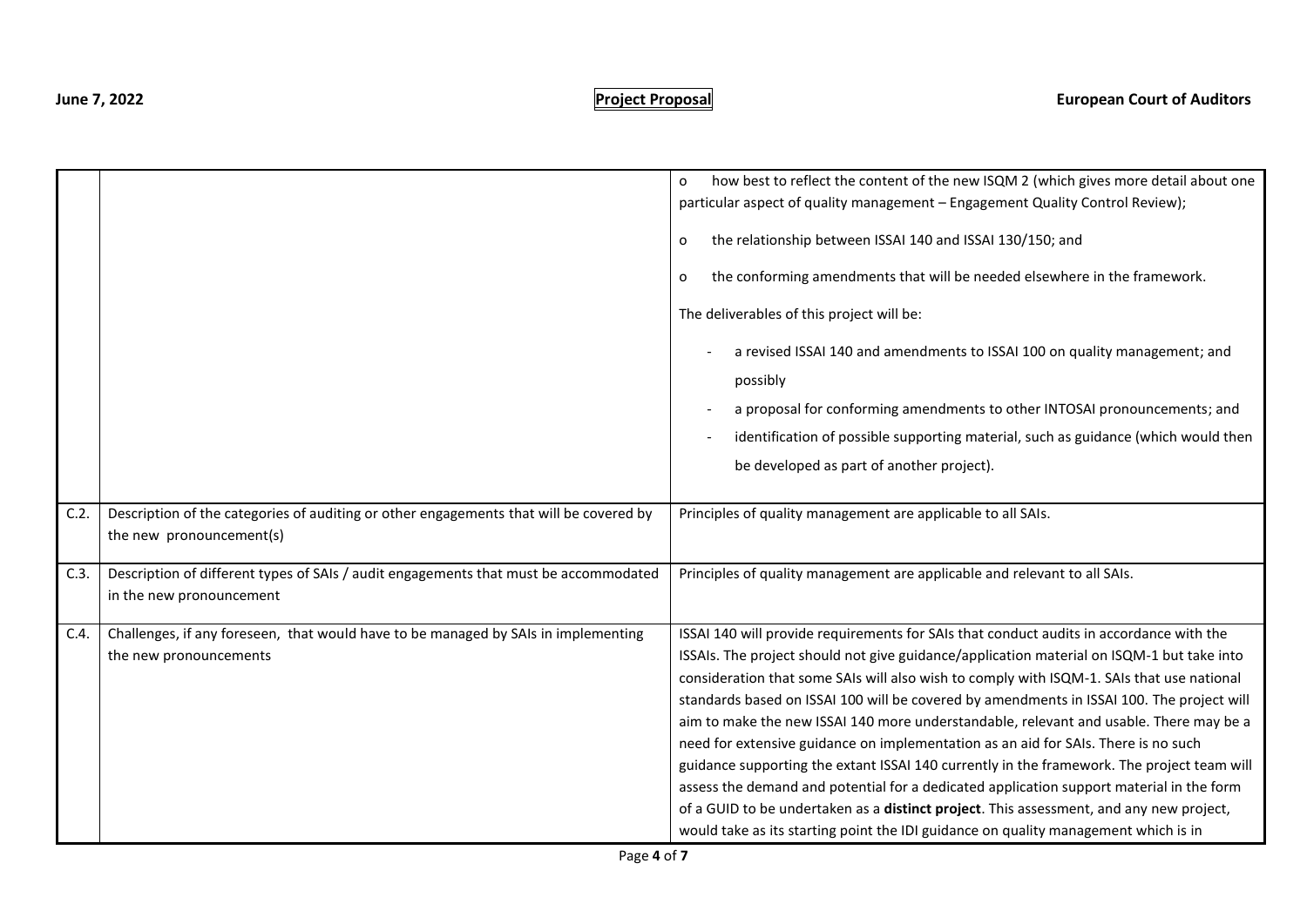| C.5.        | Explanation of how consistency with ISSAI 100, other existing ISSAIs and other<br>professional pronouncement(s) will be ensured                                                                                                                                                                        | preparation (we are being told that IDI are expecting to have a first draft available towards<br>the end of 2022). The assessment might conclude that the IDI guidance is sufficient and<br>there is no need to duplicate the material in a dedicated GUID.<br>This is in the project scope - see project objectives above.                                                                                                                                                                                                                                              |
|-------------|--------------------------------------------------------------------------------------------------------------------------------------------------------------------------------------------------------------------------------------------------------------------------------------------------------|--------------------------------------------------------------------------------------------------------------------------------------------------------------------------------------------------------------------------------------------------------------------------------------------------------------------------------------------------------------------------------------------------------------------------------------------------------------------------------------------------------------------------------------------------------------------------|
| C.6.        | Explanation of the extent to which it will be possible and desirable to build on<br>pronouncements from other internationally recognized, regional or national standard-<br>setters and, if so, the extent to which supplementary pronouncements are needed to<br>provide clarity on new pronouncement | As explained in C1, IAASB has issued a suite of new quality management standards. The key<br>objective of this project is to develop a standard on quality management for SAIs, which<br>considers these standards. SAIs may need extensive application guidance on how to<br>implement the updated ISSAI 140 which could be addressed as explained in C4.                                                                                                                                                                                                               |
| $N^{\circ}$ |                                                                                                                                                                                                                                                                                                        | Project proposal - Matters to be covered (Due Process, page $7)^2$                                                                                                                                                                                                                                                                                                                                                                                                                                                                                                       |
| C.7.        | Explanation of organisation of the project describing how project group members will<br>be drawn from relevant sub committees/ working groups/ other interested parties                                                                                                                                | A project team has been formed to undertake the project. The European Court of Auditors<br>(ECA) is leading the project with the support of the UK NAO, and involving representatives<br>of each of the PSC subcommittees.<br>The team is composed of:<br>Lead: Bogna Kuczynska, ECA<br>From PAS:<br>Andy Fisher, NAO, UK<br>Jean-Christophe Potton, SAI France<br>From FAAS:<br>Nicole Lauzon, OAG Canada<br>Andy Harkness, SAI Ireland<br>Ila Singh, SAI India<br>Gurveen Sidhu, SAI India<br>Preet Abrahim, SAI India<br>From CAS:<br>Ingvild Gulbrandsen, SAI Norway |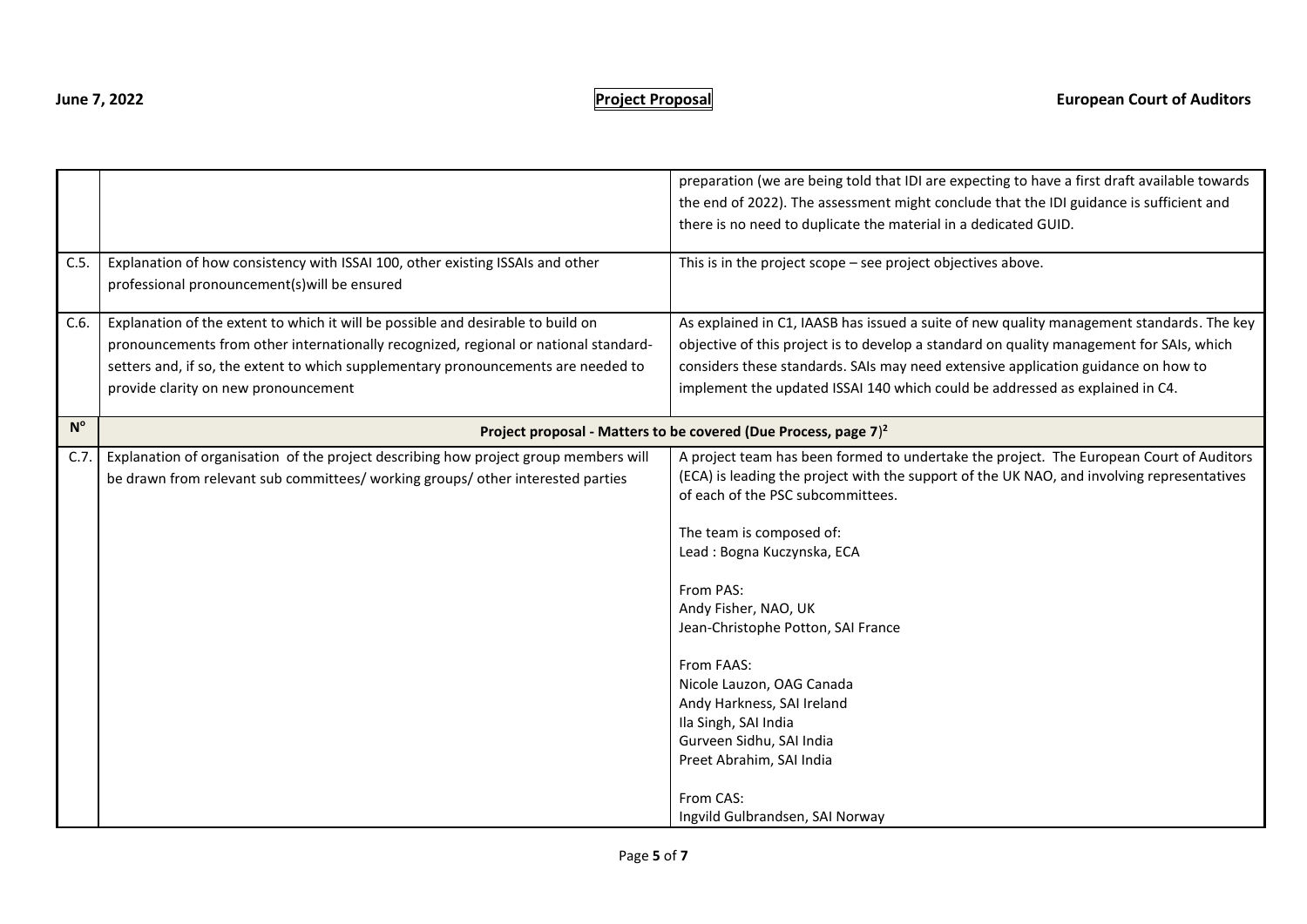|      |                                                                                       | Eniko Czinder, SAI Hungary                                                                    |
|------|---------------------------------------------------------------------------------------|-----------------------------------------------------------------------------------------------|
|      |                                                                                       | Katalin Palyi, SAI Hungary                                                                    |
|      |                                                                                       | Chanda Pandit, SAI India                                                                      |
|      |                                                                                       |                                                                                               |
|      |                                                                                       | From ICS:                                                                                     |
|      |                                                                                       | Bart Van De Wielle, SAI Belgium                                                               |
|      |                                                                                       | Martin Abbink, SAI the Netherlands                                                            |
|      |                                                                                       | Madeeha N. Alsaybani, SAI Oman                                                                |
|      |                                                                                       | Faiza AL-Falahi, SAI Oman                                                                     |
|      |                                                                                       | Cristina Vasilache, SAI Romania                                                               |
|      |                                                                                       | Cristian Neagu, SAI Romania                                                                   |
|      |                                                                                       | Jim Dalkin, SAI USA                                                                           |
|      |                                                                                       | Michael Bingham, SAI USA                                                                      |
|      |                                                                                       | Mine Çakir, SAI Turkey                                                                        |
|      |                                                                                       | Ferhat Aksoy, SAI Turkey                                                                      |
|      |                                                                                       | Guadalupe Fernández Espinosa, SAI Spain                                                       |
|      |                                                                                       | Pablo Rubio Rodríguez, SAI Spain                                                              |
|      |                                                                                       | Manuel Sueiras Pascual, SAI Spain.                                                            |
|      |                                                                                       |                                                                                               |
|      |                                                                                       | In addition to this wide team, the exposure process will also represent an effective          |
|      |                                                                                       | mechanism to obtain feedback from interested stakeholders.                                    |
| C.8. | Explanation of the outcome of the project specifying how existing professional        | As explained in C1, conforming amendments of varying extent will be necessary to a number     |
|      |                                                                                       | of existing pronouncements, eg P 50, ISSAI 100, 200, 300, 400, 2000, 3000, 4000, GUID         |
|      | pronouncements may be affected.                                                       | 3910, 3920. This list is not exhaustive. We aim to identify these amendments as we progress   |
|      |                                                                                       | with the work and produce a proposal accordingly.                                             |
|      |                                                                                       |                                                                                               |
| C.9. | Explain the quality processes that will be applied in the drafting process (see Due   | The project team will adhere to the Due Process for INTOSAI's framework of professional       |
|      | Process, page 7 and 8) along with the parties that the project group will consult and | pronouncements.                                                                               |
|      | engage with at stage 2 of exposure draft.                                             | The project team is composed of 25 participants coming from 16 SAIs representing all four     |
|      |                                                                                       | sub-committees which allows for a wide range of expertise and different national settings to  |
|      |                                                                                       | be represented.                                                                               |
|      |                                                                                       | The project team intends to work as follows: a core drafting team composed of four sub-       |
|      |                                                                                       | committee members and the project lead will be tasked with producing a first draft of any     |
|      |                                                                                       | deliverable. This first draft will be reviewed by the remaining participants and will also be |
|      |                                                                                       | consulted with the FIPP, PSC, CBC, KSC and the working groups (PAS, FAAS, CAS and ICS).       |